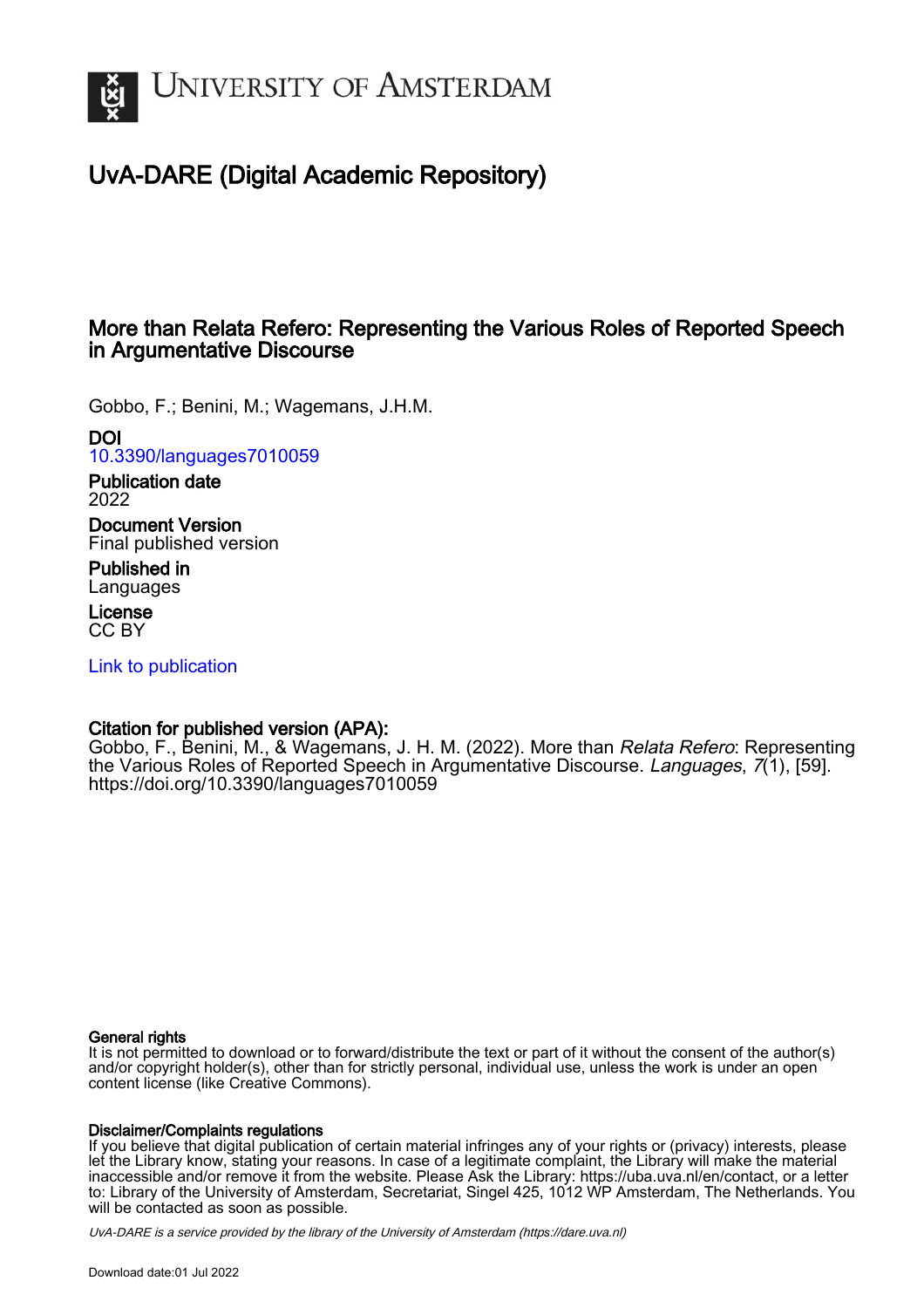



# *Article* **More than** *Relata Refero***: Representing the Various Roles of Reported Speech in Argumentative Discourse**

**Federico Gobbo <sup>1</sup> [,](https://orcid.org/0000-0003-1748-4921) Marco Benini [2](https://orcid.org/0000-0003-4680-5982) and Jean H. M. Wagemans 1,[\\*](https://orcid.org/0000-0001-9304-5766)**

- <sup>1</sup> Amsterdam Center for Language and Communication (ACLC), University of Amsterdam, Spuistraat 134, 1012 VB Amsterdam, The Netherlands
	- <sup>2</sup> Dipartimento di Scienza e Alta Tecnologia (DiSAT), University of Insubria, Via Valleggio 11, IT-22100 Como, Italy
- **\*** Correspondence: j.h.m.wagemans@uva.nl

**Abstract:** Reported speech, or *relata refero*, although not always part of the argumentation *tout court*, can be an important element of argumentative discourse. It might, for instance, provide information on the position of another party in the discussion or function as part of the premise of an argument from authority. Whereas existing methods of representing argumentative discourse focus on arguments and their interrelations, this paper develops a method that enables the analyst to also include informative elements in the representation, focusing on reported speech. It does so by incorporating the notion of 'voice' into the representation framework of Adpositional Argumentation (AdArg). In particular, the paper explains how to formalize the constituents of this notion and illustrates its use in representing (1) an author's report of the position of another party (including the supporting argumentation); (2) an author's own position (including the supporting argumentation); and (3) source-based arguments such as the argument from authority, with an indication of the distance of the source from the author.

**Keywords:** argumentation; argumentative discourse; argument from authority; argumentation structure; Adpositional Argumentation (AdArg); complex argumentation; pragmatics; relata refero; reported speech; voice

#### **1. Introduction**

When representing argumentative discourse, the analyst usually generates a so-called 'argumentation structure', i.e., a schematic overview of all the arguments (and their interrelations) the arguer has put forward in support of their main point of view—see [Freeman](#page-10-0) [\(2011\)](#page-10-0) or [van Eemeren et al.](#page-11-0) [\(2014,](#page-11-0) pp. 21–24). Although providing such an argumentation structure may satisfy particular analytical aims, we observe two main points of improvement.

First of all, existing approaches conceive the argumentation structure as *monological* in that it only represents the argumentation of the 'author' of the discourse and leaves out what others might have contributed. Consequently, when reconstructing dialogues or polylogues (Aakhus and Lewiński [2021\)](#page-10-1) for each party in the discussion, the analyst must provide a separate argumentation structure. This representation method may easily complicate matters, especially in cases where earlier contributions to a discussion are cited by other parties to subsequently refute it or for other argumentative purposes.

Second, an argumentation structure in general only pictures *relationships between statements* but does not provide information on the types of argument instantiated by these statements. Although scholars have described how explicit or anticipated criticisms regarding the argumentation influence its structure, their classification of these criticisms takes the complete statement as the unit of analysis and does not take into account any specific characteristics of the argument type(s) involved. As a result, the representation of the discourse in terms of its argumentation structure only consists of labeling two or more



**Citation:** Gobbo, Federico, Marco Benini, and Jean H. M. Wagemans. 2022. More than *Relata Refero*: Representing the Various Roles of Reported Speech in Argumentative Discourse. *Languages* 7: 59. [https://](https://doi.org/10.3390/languages7010059) [doi.org/10.3390/languages7010059](https://doi.org/10.3390/languages7010059)

Academic Editor: Steve Oswald

Received: 10 December 2021 Accepted: 22 February 2022 Published: 3 March 2022

**Publisher's Note:** MDPI stays neutral with regard to jurisdictional claims in published maps and institutional affiliations.



**Copyright:** © 2022 by the authors. Licensee MDPI, Basel, Switzerland. This article is an open access article distributed under the terms and conditions of the Creative Commons Attribution (CC BY) license [\(https://](https://creativecommons.org/licenses/by/4.0/) [creativecommons.org/licenses/by/](https://creativecommons.org/licenses/by/4.0/)  $4.0/$ ).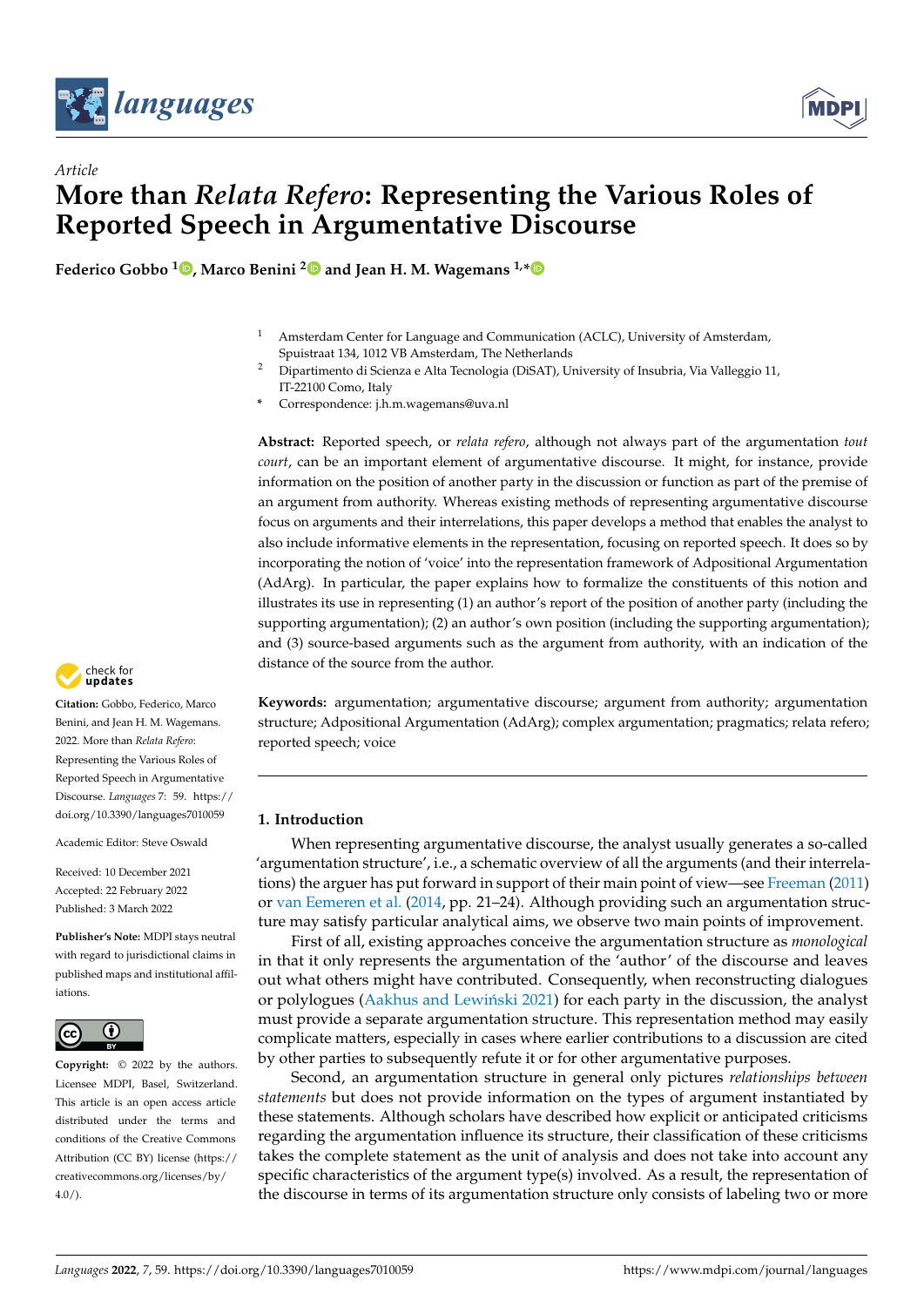statements as 'linked' ('coordinative'), 'convergent' ('multiple'), or 'serial' ('subordinative'), the choice being based on whether the analyst thinks the arguer is anticipating abstract criticisms regarding the 'relevance', 'acceptability', or 'sufficiency' of the arguments they already put forward [\(Freeman](#page-10-0) [2011;](#page-10-0) [Snoeck Henkemans](#page-11-1) [1992\)](#page-11-1).

These two problems are especially salient when the discourse contains *relata refero*, i.e., a report of the point of view and sometimes also (part of) the supporting argumentation of any party that is not the author of the text. The usual implication of using this Latin expression is that the author takes no commitment to what is reported: *relata refero* means 'I am (just) telling what I have been told', regardless of whether I agree or disagree on what I reported. Following this interpretation, the analyst would have a reason for labeling this part of the discourse as 'informative' and thus for refraining from including it in the argumentation structure—on the difference between information and argumentation see, e.g., [Govier](#page-10-2) [\(2018\)](#page-10-2). However, if the reported speech contains the position of an opponent in a discussion, the analyst might also have reasons to hold the author committed to having provided a faithful report thereof; this may lead to the accusation of the so-called 'straw man fallacy'—see, e.g., [Aikin and Casey](#page-10-3) [\(2022\)](#page-10-3); Lewiński and Oswald [\(2013\)](#page-10-4). And if the reported speech contains a position of a third party, there is even a third possible interpretation, namely, that it functions as (part of) the premise of an argument from authority—see, e.g., [Goodwin](#page-10-5) [\(1998\)](#page-10-5); [Wagemans](#page-11-2) [\(2011\)](#page-11-2); [Walton and Koszowy](#page-11-3) [\(2017\)](#page-11-3).

In argumentative discourse then, reported speech can be more than *relata refero*: instead of being just a piece of information invoking no commitment on the part of the messenger, it can play various argumentative functions, each of which comes with different (types of) commitments. As we indicated above, current methods for representing argumentative discourse are centered around the notion of 'argumentation structure' and are therefore limited in scope. They are restricted to monological representations of complete statements functioning as arguments and depict the interrelations among these statements by using a narrow vocabulary of structural terms. In this paper, we aim to provide a much more refined method to represent argumentative discourse, particularly one that enables the analyst to also include (seemingly) informative elements of argumentative discourse such as reported speech. We do so by extending Adpositional Argumentation (AdArg) [\(Gobbo](#page-10-6) [et al.](#page-10-6) [2019\)](#page-10-6), a high-precision framework for representing pragmatic and linguistic aspects of argumentative discourse in so-called 'adpositional trees', with the notion of 'voice' mutuated from linguistic and literary studies – in particular, [Hoffmann](#page-10-7) [\(2017\)](#page-10-7).

By extending the framework of AdArg in this way, we do not claim to give a novel interpretation of the notion of voice or the distribution of commitments in argumentative discourse, let alone to present a new method of interpreting argumentative discourse. Rather, we aim to facilitate the resolution of disputes about the interpretation of such discourse by contributing to the refinement of methods for representing it. AdArg enables analysts to discuss their interpretations at any level of detail they deem purposeful, showing or hiding in adpositional trees any of the linguistic and pragmatic elements or aspects of the discourse. Moreover, the clarity, transparency, and precision required for building the adtrees 'forces' the analyst, so to speak, to avoid unclear, ambiguous, and inaccurate representations of the discourse, thereby helping them to provide a scientifically sound justification of their interpretation.

The paper is structured as follows. We first provide, in Section [2,](#page-2-0) a formal account of the various constituents of the notion of voice so as to integrate it into the framework of AdArg. In Section [3,](#page-4-0) we illustrate through several exemplar analyses how to use the extended framework to represent reported speech performing various functions in the discourse. In Section [4,](#page-8-0) we conclude with a short reflection on the uses of the framework and the possibilities for further extensions and refinements.

#### <span id="page-2-0"></span>**2. The Concept of Voice in Adpositional Argumentation**

The two building blocks of Adpositional Argumentation are the linguistic representation framework of Constructive Adpositional Grammars (CxAdGrams) developed by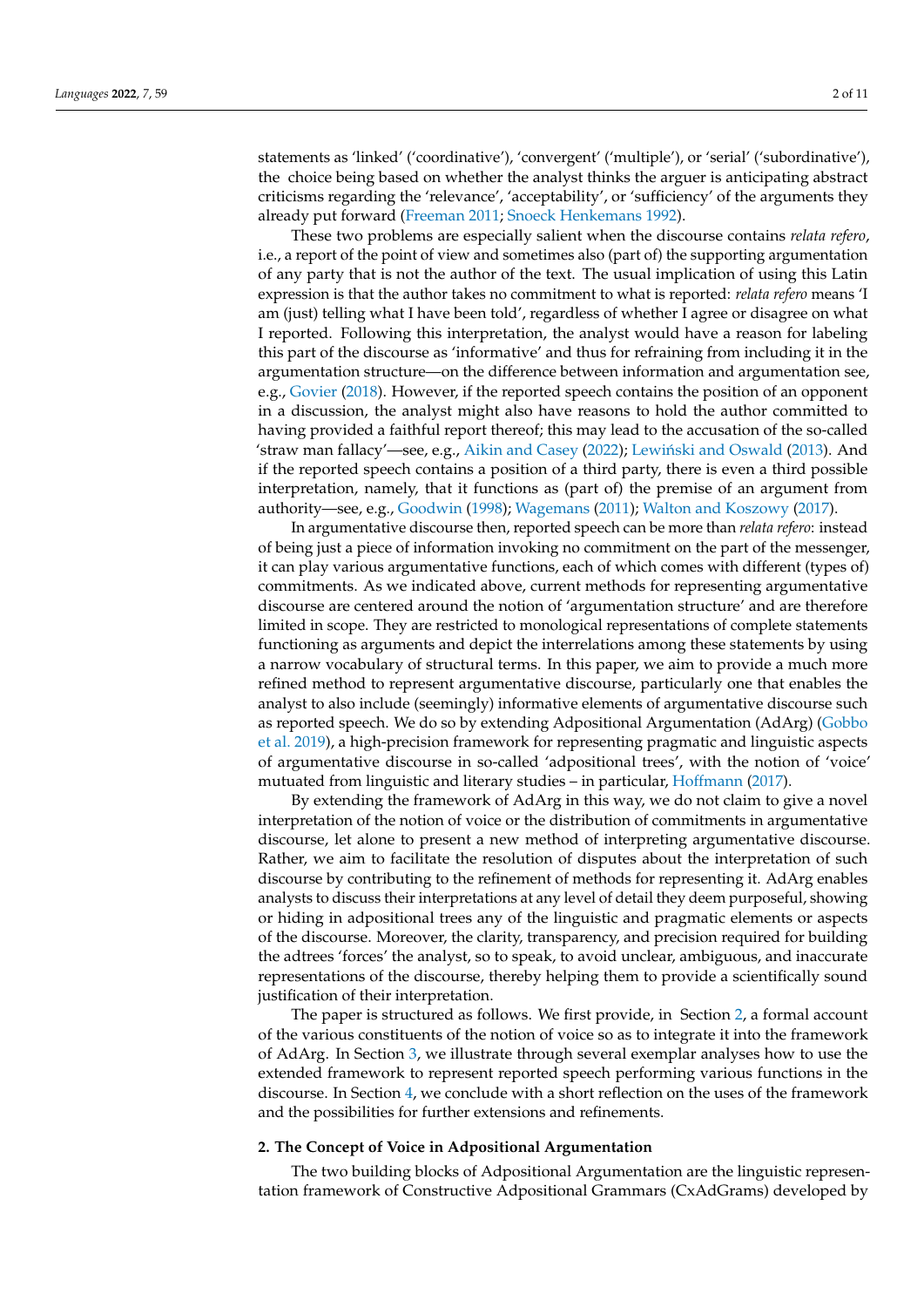[Gobbo and Benini](#page-10-8) [\(2011\)](#page-10-8) and the argument categorization framework of the Periodic Table Gobbo and Benini (2011) and the argument categorization framework of the Periodic Table of Arguments (PTA) developed by [Wagemans](#page-11-4) [\(2016,](#page-11-4) [2019\)](#page-11-5). In their joint work, [Gobbo](#page-10-6) of Arguments (PTA) developed by Wagemans (2016 2019). In their joint work, Gobbo et al. [\(2019\)](#page-10-6) show how both theoretical frameworks are put together under the form of adpositional trees (adtrees). adpositional trees (adtrees).

Within the adpositional paradigm, each pair of linguistic elements form an asymmet-Within the adpositional paradigm, each pair of linguistic elements form an asymmetrical relation, i.e., one element is the 'governor' and the other the 'dependent', which is rical relation, i.e., one element is the 'governor' and the other the 'dependent', which is mutated from the corresponding pair 'trajector' and 'landmark' introduced by [Langacker](#page-10-9) mutated from the corresponding pair 'trajector' and 'landmark' introduced by Langacker [\(1987\)](#page-10-9) in cognitive grammar. [Gobbo and Benini](#page-10-8) [\(2011,](#page-10-8) Appendix B) describe the linguistic (1987) in cognitive grammar. Gobbo and Benini (2011, Appendix B) describe the linguistic and formal rules of CxAdGrams in full. CxAdGrams were already successfully applied to and formal rules of CxAdGrams in full. CxAdGrams were already successfully applied to pragmatics, in particular to Searle [\(2010\)](#page-10-10)'s modelling of the social world. For the purposes pragmatics, in particular to Searle [\(2010\)'s](#page-10-10) modelling of the social world. For the purposes of this paper, we shall use a similar modelling that comprises linguistic, pragmatic, and of this paper, we shall use a similar modelling that comprises linguistic, pragmatic, and argumentative levels of abstraction. argumentative levels of abstraction.

It is worth noting that, by working within the constructive paradigm, information It is worth noting that, by working within the constructive paradigm, information is hidden but never lost; whereas [Gobbo and Benini](#page-10-8) [\(2011\)](#page-10-8) present the foundation of is hidden but never lost; whereas Gobbo and Benini (2011) present the foundation of constructive linguistics, [Floridi](#page-10-11) [\(2011\)](#page-10-11) presented a coherent constructive framework for philosophical purposes, from epistemology to ethics and politics. philosophical purposes, from epistemology to ethics and politics.

The Cambridge Dictionary defines an utterance as 'something that someone says'. The Cambridge Dictionary defines an utterance as 'something that someone says'. According to speech act theory, saying is an act, i.e., it has an expected effect into the world According to speech act theory, saying is an act, i.e., it has an expected effect into the world of reference. In order to take into account reported speech in the representation of any of reference. In order to take into account reported speech in the representation of any argumentative text or discussion, it is unavoidable to consider not only the mere linguistic argumentative text or discussion, it is unavoidable to consider not only the mere linguistic material, but also to represent the source putting forward that material, being the author or material, but also to represent the source putting forward that material, being the author or speaker or any other party. speaker or any other party.

The concept of 'voice' is a central tenet of narrative studies [\(Gregoriou](#page-10-12) [2014,](#page-10-12) p. 165), The concept of 'voice' is a central tenet of narrative studies (Gregoriou 2014, p. 165), and it is used as "an umbrella term, covering all theories and frameworks which authors and it is used as "an umbrella term, covering all theories and frameworks which authors employ to let readers experience the fictional world through the eyes or mind of a nar-employ to let readers experience the fictional world through the eyes or mind of a nar-rator" [\(Hoffmann](#page-10-7) [2017,](#page-10-7) p. 160). Because the concept of voice can be seen as consisting of a pair narrator/predication and their implicit relation, it can be faithfully represented of a pair narrator/predication and their implicit relation, it can be faithfully represented as an adpositional tree with the 'voice predication' (**S**) as the governor, the 'voice entity' as an adpositional tree with the 'voice predication' (**S**) as the governor, the 'voice entity'  $(\mathbf{m}_x)$  as t[he](#page-3-0) dependent, and the adposition being marked as  $\phi_x$ —see Figure 1 on the left. By 'voice predication' we mean to refer to any verbal form within the domain of 'saying', By 'voice predication' we mean to refer to any verbal form within the domain of 'saying', e.g., asserting, arguing, stating, referring, mentioning, reporting, and so on. By using the e.g., asserting, arguing, stating, referring, mentioning, reporting, and so on. By using the expression 'voice entity' instead of 'narrator', we aim to include the author, speaker, writer, expression 'voice entity' instead of 'narrator', we aim to include the author, speaker, writer, arguer, narrator, and so on. The voice entity thus models the one who is putting forward an arguer, narrator, and so on. The voice entity thus models the one who is putting forward an argument, the arguer, or the one to whom the author is referring, the source, or any other argument, the arguer, or the one to whom the author is referring, the source, or any other agents involved in the argumentative universe of reference. agents involved in the argumentative universe of reference.

<span id="page-3-0"></span>

**Figure 1.** Abstract adtrees showing voice (**left**), viewpoint (**middle**), and reported speech (**right**). **Figure 1.** Abstract adtrees showing voice (**left**), viewpoint (**middle**), and reported speech (**right**).

of appearance: the Latin letter (**m**) follows the order of the alphabet, and the subscript  $(x)$ is a natural number indicating the degree away from the author, who is indicated as  $\mathbf{a}_0$ by convention. Regarding the representation of the utterances put forward by the voice, we distinguish between two cases. First, in Figure [1,](#page-3-0) in the middle, we pictured the case where the linguistic material functions as argumentation, i.e., as the voice's own viewpoint If the discourse contains more than one voice, the voice entities  $(m_x)$  are listed in order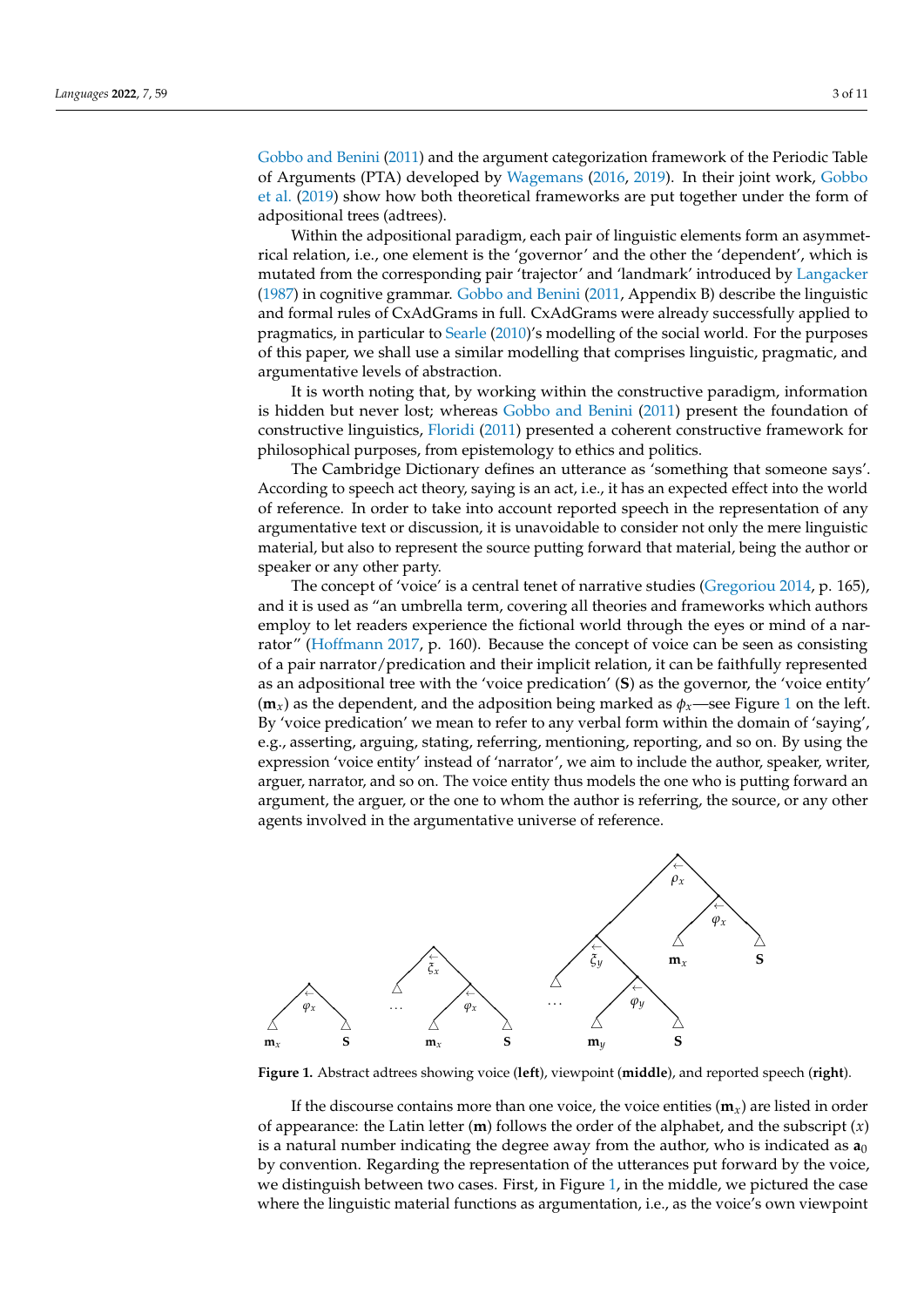<span id="page-4-1"></span>(including eventual argumentative support for its acceptability), which we shall indicate as  $\xi_x$ . Second, in Figure [1,](#page-3-0) on the right, we pictured the case where one voice, denoted by  $\mathbf{m}_{\mathsf{x}}$ , is reporting $^1$  $^1$  the point of view (including eventual argumentative support for its acceptability) of another voice  $\mathbf{m}_y$ , indicated by  $\rho_x^2$  $\rho_x^2$ .

<span id="page-4-2"></span>It is worth noting that subscripts appear also in voices  $(\varphi_x)$ , viewpoints  $(\xi_x)$ , and reported speeches  $(\rho_x)$ , as the distance is a piece of pragmatic information affecting all these concepts. This double indexing system, by Latin letters and numbers, is needed to make clear which occurrence of the voice in the text is indicated (Latin letter), and whether it is directly referred to by the author or by another referred voice. In both cases, the voice governs the relation with the content expressed by the voice entity: it may be either argumentation or reported speech. As we are not making any assumptions about the content of the argumentation itself, in Figure [1](#page-3-0) it is generically indicated with three dots. For an overview of all the symbols, please see the legenda in Table [A1.](#page-10-15)

#### <span id="page-4-0"></span>**3. An Analysis of Voices in the Copernicus Plagiarism Case**

*3.1. Presentation of the Exemplary Text and Its Argumentative Fabric*

The example we shall use in order to illustrate our representation method is chosen from a textbook on argumentation by [van Eemeren et al.](#page-11-6) [\(2002,](#page-11-6) pp. 85–86). There, it functions as an exercise aimed at training students how to represent the 'argumentation structure' of a text belonging to the genre of argumentative discourse. The example runs as follows:

In his article "Plagiarism: A rich tradition in science", editor John Lowell argues, referring to an article by dr. P. Smith, that Copernicus was also guilty of plagiarism: it appears that he "forgot" to mention that Aristarchos of Samos (310–230 BC) had already arrived at a heliocentric theory. It is, however, doubtful that Copernicus knew of this.

Kant spoke of heliocentricity as a Copernican revolution: it is directly contrary to "common sense" (after all, we can see that the sun rises in the east and sets in the west), and more importantly, to a centuries-old geocentric, Christian-scientific tradition. Copernicus needed all the support he could muster for his theory, and cited a great many classical writers to that end.

The fact that Copernicus did not refer to Aristarchos is not easy to understand, if he had, indeed, known him to be the intellectual author of heliocentricity. However, the best source for Aristarchos' theory was Archimedes' *Sand reckoner*, which did not "appear" until 1544, a year after Copernicus' death. Another source, in which Aristarchos is vaguely cited, was possibly only consulted by Copernicus *after* he had already announced his hypothesis.

In conclusion, it can be said that the accusation that Copernicus committed plagiarism is at the very least doubtful and is probably incorrect. In order to avoid being justly accused of something similar, I will mention now that my most important source was: O. Gingerich, "Did Copernicus owe a debt to Aristarchos?" in *Journal for the History of Astronomy* 16, 1985.

The above exercise is interesting for our purposes for various reasons. First of all, the first paragraph introduces a *report* of the position of another party in the discussion. From a rhetorical point of view, it is to be expected that an argumentative text starts like this, for it provides the reader with the background information that is needed to understand the debate in which the author operates. Such a report, by the way, can also be used for less noble purposes: by representing the point of view of the opponent in a slightly different way, it might become easier for the author to attack it—a persuasive technique also known as the fallacy of the 'straw man' (see, e.g., Lewiński and Oswald [2013;](#page-10-4) [Aikin and Casey](#page-10-3) [2022\)](#page-10-3). Because the report, however, is not part of the argumentation *tout court*, it is usually left out of the representation of the argumentation structure of the text.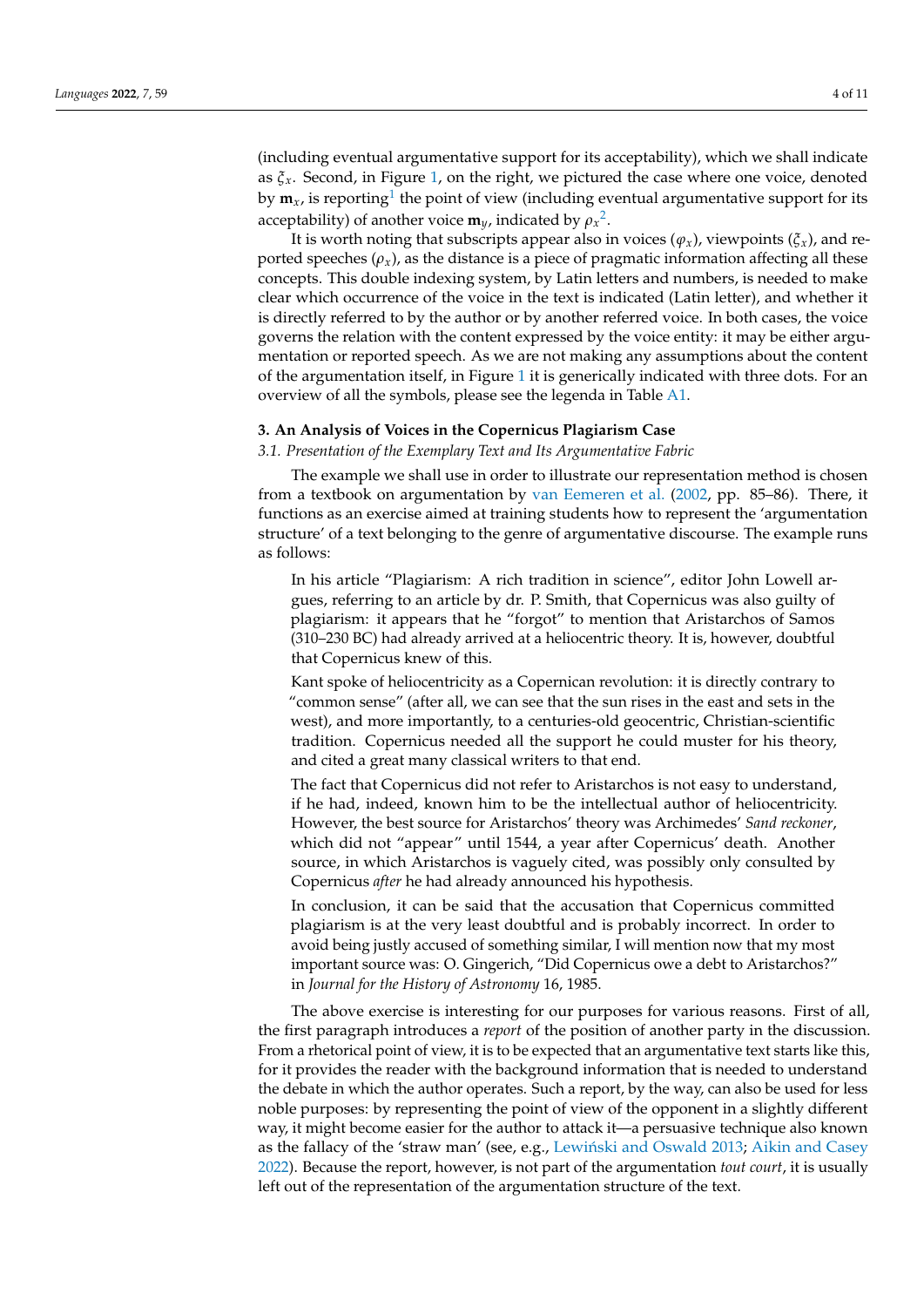Second, the text contains an abundance of *voices*—in the sense defined above—which fulfill different argumentative functions: there is John Lowell, the opponent in the debate, and dr. P. Smith, an authority cited by Lowell to back up his claim, which is doubted by the author, who is also a voice. Then there are, in order of appearance, Copernicus, Aristarchos of Samos, Kant, Archimedes, and O. Gingerich. This might complicate the analysis in that it is not always clear who is on whose side regarding which issue, and, most importantly, how the commitments regarding the acceptability of the propositional content of the text are distributed among all these parties.

One of the main characteristics of our method is that it enables the analyst to chart, in a very precise way, *who* says *what*, as well as how this information is related to everything else that is said in the text. Instead of working with separate representations of parts of the text with different functions (e.g., information and argumentation) or of parts uttered by different voices, the argumentative adtree resulting from our analysis provides all elements of the text in one detailed overview.

Before we present our detailed analysis of the first three sentences of this text, let us provide a 'quick and dirty' analysis of the whole text. This not only gives the reader a first orientation of how the different paragraphs function within the bigger picture, but also provides some handles that function as a heuristics for the interpretation of the separate sentences.

As noted above, the first sentence contains a report on the opposite position in the debate, put forward by editor John Lowell in reference to dr. P. Smith. The report contains a claim, that Copernicus is guilty of plagiarism, and an argument in support of it, that he knew about Aristarchos. It is interesting to note that the author uses quotation marks in saying that Copernicus "forgot" to mention Aristarchos. Interpreting this typographical addition as a marker of 'textbook or 180-degree irony' [\(Hoppmann](#page-10-16) [2021\)](#page-10-16), the utterance implies two things: (1) that he knew, and (2) that he did not mention him. If (1) is correct, it means that (2) was intentional, which complies with the legal definiton of plagiarism. The second sentence makes clear that the author does not agree with (1) and, hence, not with the claim that Copernicus is guilty of plagiarism. But that the latter is the author's main claim is only made explicit at the very end of the text, namely the first sentence of the fourth paragraph.

The overall strategy of the author is to provide arguments against (1). In the first sentence of the third paragraph, they do so by stating that if Copernicus knew about Aristarchos, he would have cited him, a claim that is supported by the main argument that heliocentrism is revolutionary theory, which is further supported by the arguments in the second paragraph. The third paragraph contains another argument against (1), namely that it is impossible or unlikely for Copernicus to have known about Aristarchos, which is supported by the two last sentences of that paragraph.

At the end of the text, the author provides a formulation of their main claim, followed by a half joking argument in support of their own trustworthiness, a persuasive technique that in rhetoric is labeled an ethotic argument or simply *ethos*.

#### *3.2. A Representation of the First Three Sentences in Argumentative Adpositional Trees*

After this general and informal overview of the argumentative fabric of the text, we now turn to projecting the elements of the first sentence of the text onto an adpositional tree. For brevity's sake, we first provide an overview of the unique identifiers of these elements as they will appear on the leaves of the tree—see Listing [1.](#page-6-0)

The first sentence contains quite a lot of different voices, listed in Table [1.](#page-6-1) The sentence does not, however, contain any argumentation on the part of the author, which is why representations of argumentative discourse based on the notion of argumentation structure would leave it out.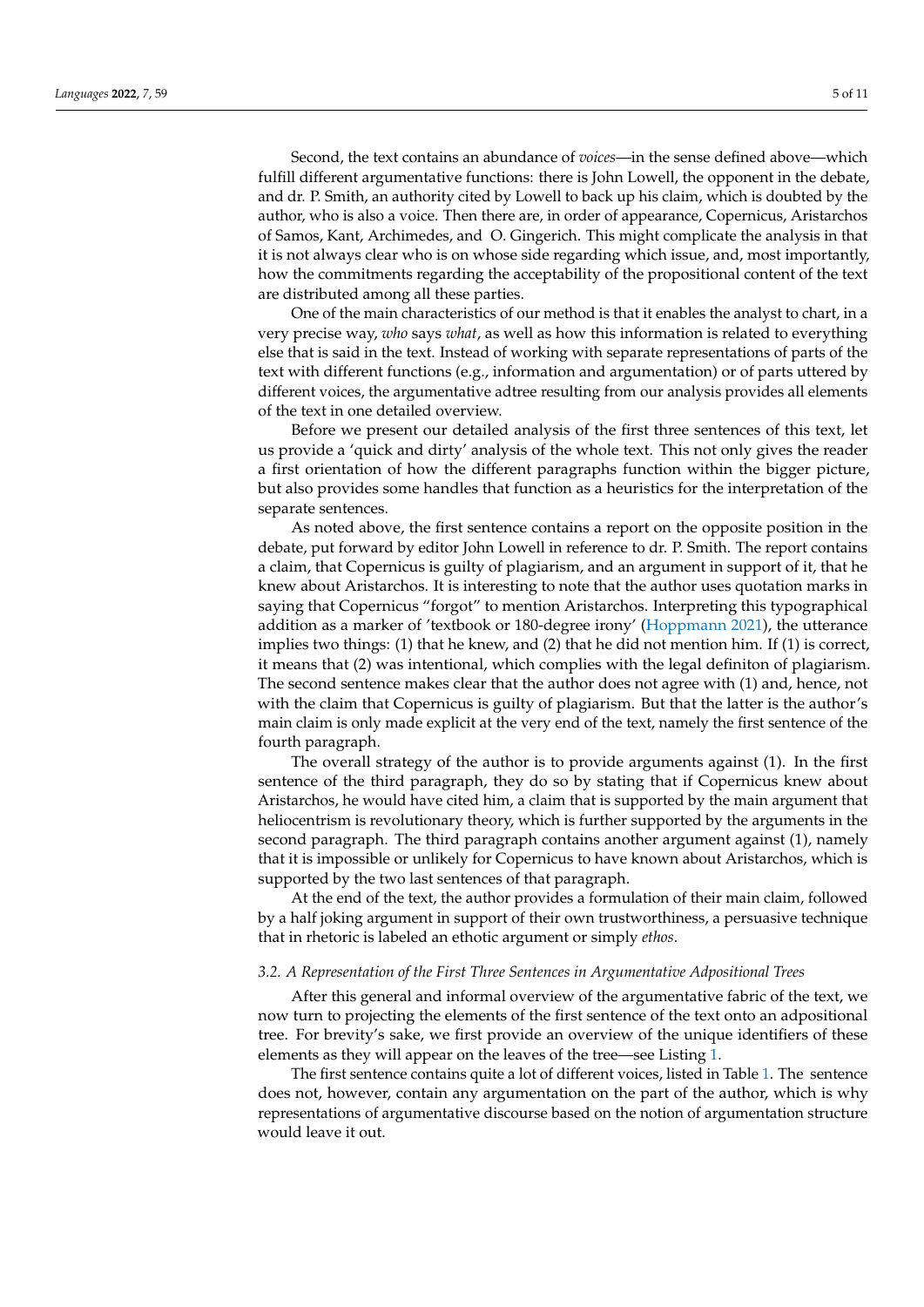| [0] [the author writes]                                                                       |
|-----------------------------------------------------------------------------------------------|
| 1.1.a.I In his article "Plagiarism: A rich tradition in science",                             |
| 1.1.a.II editor John Lowell                                                                   |
| $1.1.a.III$ argues,                                                                           |
| 1.1.b.I referring                                                                             |
| 1.1.b.II to an article                                                                        |
| 1.1.b.III by dr. P. Smith,                                                                    |
| 1.1.c that Copernicus was also guilty of plagiarism:                                          |
| 1.1.d.I it appears that he "forgot" to mention                                                |
| 1.1.d.II that Aristarchos of Samos (310–230 BC) had already arrived at a heliocentric theory. |
|                                                                                               |

<span id="page-6-0"></span>**Listing 1.** The first sentence annotated for the purposes of the corresponding adtree. **Listing 1.** The first sentence annotated for the purposes of the corresponding adtree.

**Table 1.** Voices introduced in the first sentence. **Table 1.** Voices introduced in the first sentence.

<span id="page-6-1"></span>

| <b>Entity Label</b> | <b>Voice Entity</b> | <b>Voice Predication</b> |
|---------------------|---------------------|--------------------------|
| a <sub>0</sub>      | [author]            | [writes]                 |
| $b_1$               | editor John Lowell  | referring                |
| $c_2$               | dr. P. Smith        | argues                   |
| $a_3$               | Copernicus          | "forgot" to mention      |
| $e_4$               | Aristarchos         | arrived at               |

In contrast, our representation, which is pictured in Figure 2, does include such a In contrast, our representation, which is pictured in Figure 2, does include [su](#page-6-2)ch a report by the author  $\varphi_0$  on the position of another party  $\varphi_1$  by putting the symbol for reported speech *ρ*<sup>0</sup> with the subscript corresponding to the voice into the hook connecting reported speech *ρ*<sup>0</sup> with the subscript corresponding to the voice into the hook connecting that voice and what is said by it. Furthermore, given that the report about the position that voice and what is said by it. Furthermore, given that the report about the position of the other party  $\varphi_1$  contains yet another voice  $\varphi_2$  in the premise of an argument from authority, we put the symbol *ξ*<sup>1</sup> for argumentation in the hook connecting the second voice authority, we put the symbol *ξ*<sup>1</sup> for argumentation in the hook connecting the second voice  $\varphi_1$  with the argument from authority containing the third voice  $\varphi_2$  in its premise. In short, the first sentence follows the structure depicted in Figure 1 on the right, [dist](#page-3-0)inguishing between reported speech and argumentation put forward by different voices. between reported speech and argumentation put forward by different voices.

<span id="page-6-2"></span>

**Figure 2.** Argumentative adpositional tree of the first sentence.

including the support for its acceptability in the form of two arguments, the second of which is from authority containing a third voice, the second sentence contains a claim. It contradicts one of the implications of the other party's position, namely that Copernicus Whereas the first sentence contains a report by the author of another party's position,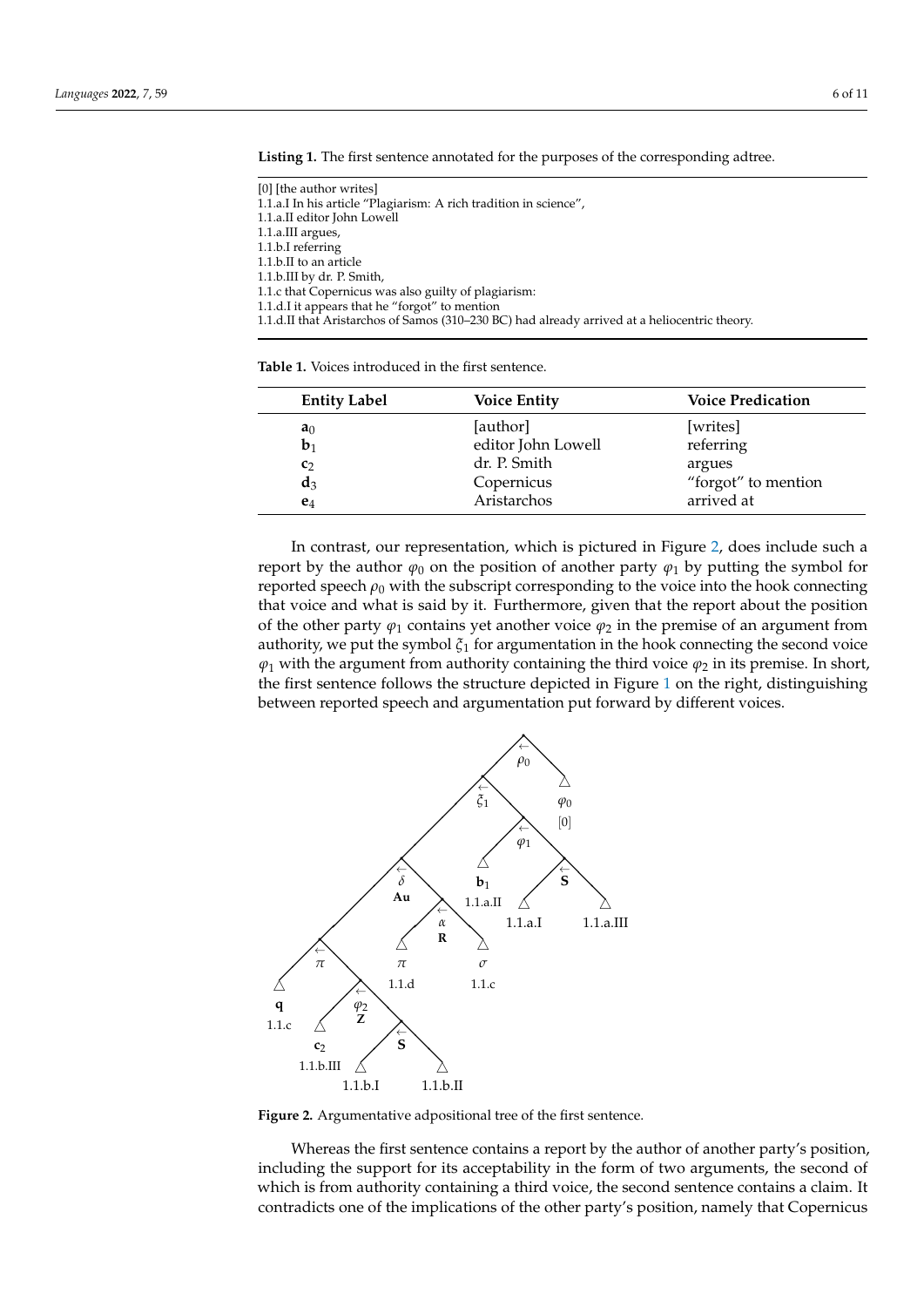knew about Aristarchos having arrived at a heliocentric theory—see the 'quick and dirty' knew about Aristarchos having arrived at a heliocentric theory—see the 'quick and dirty' analysis of the argumentative fabric of the text above. Again, we start with providing an analysis of the argumentative fabric of the text above. Again, we start with providing an overview of the unique identifiers of the elements of this sentence as they will appear on overview of the unique identifiers of the elements of this sentence as they will appear on the leaves of the tree—see Listing [2.](#page-7-0) the leaves of the tree—see Listing 2.

<span id="page-7-0"></span>**Listing 2.** The second sentence annotated for the purposes of the corresponding adtree. **Listing 2.** The second sentence annotated for the purposes of the corresponding adtree.

| [0] [the author writes]               |  |
|---------------------------------------|--|
| 1.2.a It is, however, doubtful        |  |
| 1.2.b.I that Copernicus knew of       |  |
| 1.2.b.II this [anaphora of 1.1.d.II]. |  |

The main difference between the status of what is said by the author in the first The main difference between the status of what is said by the author in the first sentence and what is said in the second one is that the latter contains the author's own sentence and what is said in the second one is that the latter contains the author's own point of view on the matter. Put succinctly, it is only in the second sentence that the author point of view on the matter. Put succinctly, it is only in the second sentence that the author of this piece of argumentative discourse becomes an *arguer*. For this reason, in the subtree of this piece of argumentative discourse becomes an *arguer*. For this reason, in the subtree pictured in Figure [3,](#page-7-1) we put the symbol *ξ*<sup>0</sup> for argumentation in the hook connecting the pictured in Figure 3, we put the symbol *ξ*<sup>0</sup> for argumentation in the hook connecting the voice of the author  $\varphi_0$  with the second sentence, which is a single claim and therefore by default a conclusion—see [Gobbo et al.](#page-10-17) [\(2021\)](#page-10-17). As we already provided the adtree of the first default a conclusion—see Gobbo et al. (2021). As we already provided the adtree of the first sentence in more detail above, we offer here a compacted version in which the linguistic sentence in more detail above, we offer here a compacted version in which the linguistic and pragmatic information concerning the reported speech is hidden in the triangle above and pragmatic information concerning the reported speech is hidden in the triangle above the symbol *ξ*1.

<span id="page-7-1"></span>

**Figure 3.** Argumentative adpositional tree of the first and second sentence. **Figure 3.** Argumentative adpositional tree of the first and second sentence.

For a final illustration of our method for representing argumentative discourse we For a final illustration of our method for representing argumentative discourse we will now turn to the third sentence, of which we provide the elements and their unique will now turn to the third sentence, of which we provide the elements and their unique identifiers in Listing [3.](#page-7-2)

<span id="page-7-2"></span>**Listing 3.** The third sentence annotated for the purposes of the corresponding adtree. **Listing 3.** The third sentence annotated for the purposes of the corresponding adtree.

| [0] [the author writes]                                                                    |
|--------------------------------------------------------------------------------------------|
|                                                                                            |
| 2.1.a.I Kant                                                                               |
| 2.1.a.II spoke of                                                                          |
| 2.1.a. III heliocentricity as a Copernican revolution:                                     |
| 2.1.b it is directly contrary to "common sense"                                            |
| 2.1.c (after all, we can see that the sun rises in the east and sets in the west)          |
| 2.1.d and more importantly, to a centuries old geocentric, Christian scientific tradition. |
|                                                                                            |
|                                                                                            |
| The sentence introduces another voice. Kant, who will be indi-                             |

<span id="page-7-3"></span>The sentence introduces another voice, Kant, who will be in letter **f**<sup>1</sup> since the last voice was indicated by **e**<sup>4</sup> and Kant is at distance 1 from the author— letter **f**<sup>1</sup> since the last voice was indicated by **e**<sup>4</sup> and Kant is at distance 1 from the author see Table 2. The double indexing [sh](#page-8-1)ows that the order of appearance does not necessarily see Table 2. The double indexing shows that the order of appearance does not necessarily correspond to the distance away from the author  $\mathbf{a}_0$ .<sup>[3](#page-10-18)</sup> dicated with the Latin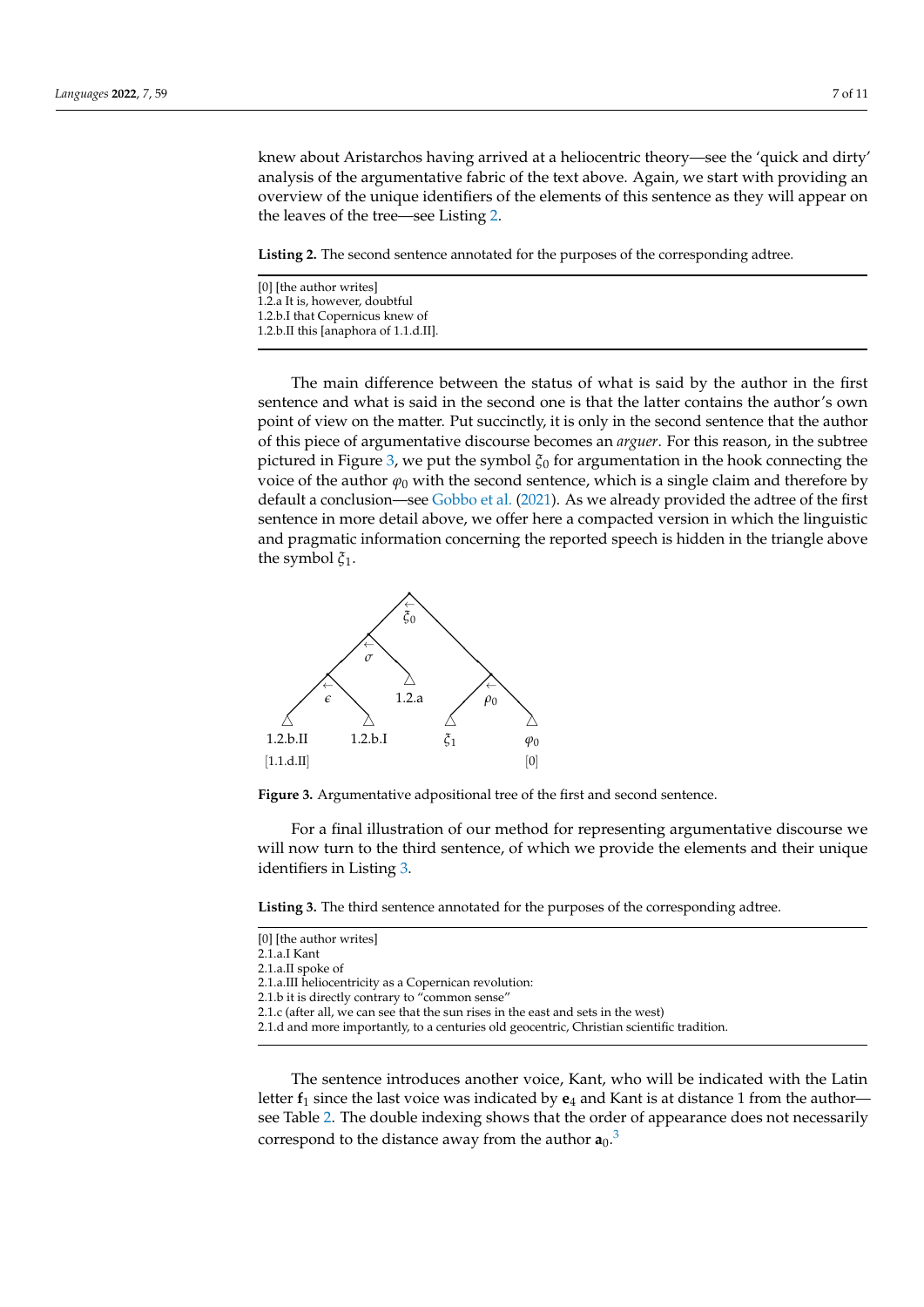<span id="page-8-1"></span>

| <b>Entity Label</b> | <b>Voice Entity</b> | <b>Voice Predication</b> |
|---------------------|---------------------|--------------------------|
|                     | Kant                | spoke of                 |

The corresponding adtree, which is shown in Figure 4, pictures how to deal with this The corresponding adtree, which is shown in Figure 4, pictures how to [d](#page-8-2)eal with this voice, which occurs in the premise of an argument from authority within the author's voice, which occurs in the premise of an argument from authority within the author's *own* argumentation. The author's main point in this sentence is that heliocentricity is a *own* argumentation. The author's main point in this sentence is that heliocentricity is a revolutionary theory, which is depicted as a conclusion that is further supported on the main level by three premises: the 'common sense' premise, the 'tradition' premise, and an main level by three premises: the 'common sense' premise, the 'tradition' premise, and an argument from authority with Kant as the authority. argument from authority with Kant as the authority.

<span id="page-8-2"></span>

**Figure 4.** Argumentative adpositional tree of the first, second, and third sentence. **Figure 4.** Argumentative adpositional tree of the first, second, and third sentence.

Below the argument from authority (**Au**) there is a complex argument that is conver-Below the argument from authority (**Au**) there is a complex argument that is convergent on the main level of the two arguments from criterion (Cr) and serial on the level below the 'common sense' premise. The seriality is found in element 2.1.b, which plays the double the 'common sense' premise. The seriality is found in element 2.1.b, which plays the double role of premise supporting the conclusion 2.1.a.III and conclusion supported by the premise 2.1.c. This double role is indicated by putting  $\omega(\pi_1,\sigma_2)$  at the leaf and  $\Omega$  in the hook—for further explanation of how to represent complex arguments see Gobbo et al. (2021). further explanation of how to represent complex arguments see [Gobbo et al.](#page-10-17) [\(2021\)](#page-10-17).

#### <span id="page-8-0"></span>**4. Conclusions**

In this paper, we set out to develop a method for representing the various roles of In this paper, we set out to develop a method for representing the various roles of reported speech in argumentative discourse by incorporating the notion of 'voice' into the reported speech in argumentative discourse by incorporating the notion of 'voice' into the framework of Adpositional Argumentation (AdArg). First, we have provided a formaliza-framework of Adpositional Argumentation (AdArg). First, we have provided a formalization of 'voice' as an adtree, indicated by *φ*, and of its constituents, the 'voice predication', indicated by **S**, and the 'voice entity', indicated by **m***x*. Subsequently, we have provided indicated by **S**, and the 'voice entity', indicated by **m***x*. Subsequently, we have provided several examplary analyses of parts of a single argumentative text in which multiple voices several examplary analyses of parts of a single argumentative text in which multiple voices occur and reported speech plays different roles. In particular, by providing the adtrees of occur and reported speech plays different roles. In particular, by providing the adtrees of the first three sentences of this text, we have illustrated how the concept of voice can be the first three sentences of this text, we have illustrated how the concept of voice can be used to represent: first, an author's report of the position of another party (including the used to represent: first, an author's report of the position of another party (including the supporting argumentation); second, an author's own position (including the supporting supporting argumentation); second, an author's own position (including the supporting argumentation); finally, source-based arguments such as the argument from authority, with argumentation); finally, source-based arguments such as the argument from authority, with an indication of the distance of the source from the author. an indication of the distance of the source from the author.

The resulting argumentative adpositional trees (arg-adtrees) demonstrate how the an-The resulting argumentative adpositional trees (arg-adtrees) demonstrate how the analyst can accurately represent their interpretation of the discourse. In the adtrees provided alyst can accurately represent their interpretation of the discourse. In the adtrees provided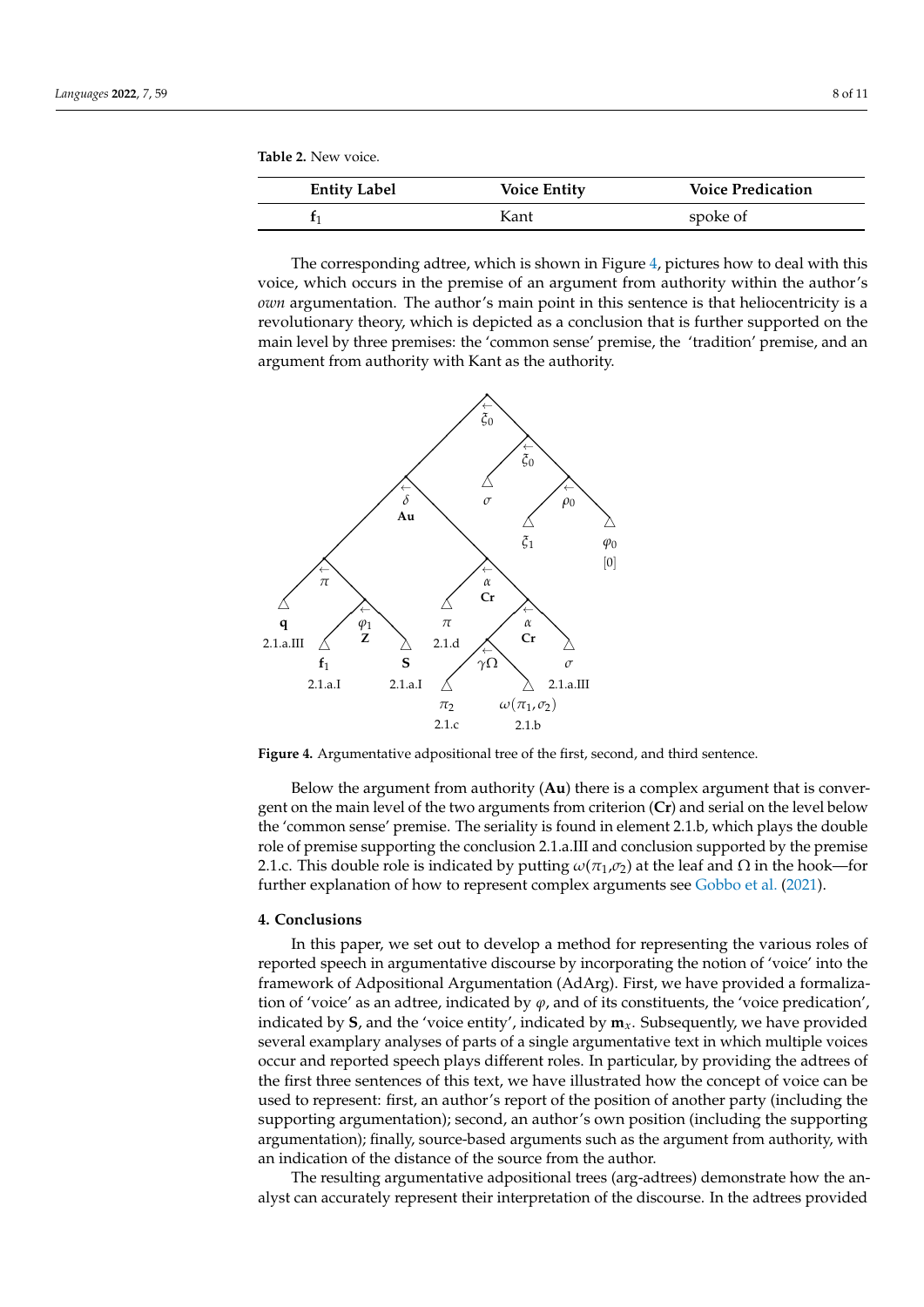in Section [3,](#page-4-0) the difference between the author's report of someone else's position and their own viewpoints is reflecting the difference between information and argumentation as it is known in argumentation theory—see, e.g., [Govier](#page-10-2) [\(2018\)](#page-10-2). In contrast to existing methods of representing argumentative discourse based on the notion of 'argumentation structure', our method allows one to include the informative part of the discourse. Furthermore, the adtrees represent the author's quotations of statements put forward by other voices compare Figures [3](#page-7-1) and [4,](#page-8-2) respectively. Here, our representation method can help the analyst in attributing the right (types of) committments of the voices to what has been said.

In sum, AdArg allows one to go beyond the dichotomy of informative vs. argumentative elements in argumentative discourse by representing and differentiating both of them by means of appropriate symbols indicating their status. As a consequence, from a formal point of view, there is no a priori assumption on the logic being presumed by the different voices involved in the discourse; this reflects real-world argumentation, where the underlying logic is negotiated by the arguers. It is worth remarking how the representation based on adtrees emphasizes where the arguers' committment to the logic-in-use comes in, as already discussed in [Gobbo et al.](#page-10-17) [\(2021\)](#page-10-17).

As is clear from the analyses and figures presented in this paper, AdArg requires the analyst to get acquainted with a wealth of formal symbolisms as trees and tables. We acknowledge that this might increase their efforts in producing all of them and also might reduce the intuitive readability of the representation of the text under scrutiny. However, our constructivist approach does not multiply entities or put redundant formalisms onto the analyst's shoulders. Moreover, we hold a strong belief that, by using the framework of AdArg, the analyst is forced to make decisions about the interpretation where they are unavoidable in the discourse, whereas elsewhere they can apply the procedure more or less effortlessly. A corollary is that, in case of disagreement among analysts on the same linguistic material with an argumentative purpose, it is much easier to find the exact point(s) of disagreement, comparing the respective arg-adtrees they produce.

In further work, we plan to enrich the representation framework with notions going beyond that of 'argumentation structure', focusing on formally eliciting elements that have remained implicit in the discourse or are subject to various interpretations, e.g., missing premises, figurative language, and ironical remarks. If, for instance, we frame verbal irony being "between the utterance of the speaker and the voice of [. . . ] an antagonist", following [Hoppmann](#page-10-16) [\(2021\)](#page-10-16), elaborating from [Burke](#page-10-19) [\(1941\)](#page-10-19) and especially [Lausberg](#page-10-20) [\(1949,](#page-10-21) [1960\)](#page-10-20), then irony is a relational concept that can be represented as an adpositional tree. A final possible direction of research is the application of the concept of voice in genres different from argumentative discourse. As this concept is well-known, for instance, in narrative studies, it would be worthwhile to explore how linguistic and pragmatic material convey committment in fiction.

**Author Contributions:** F.G., M.B. and J.H.M.W. contributed equally. All authors have read and agreed to the published version of the manuscript.

**Funding:** This research received no external funding.

**Institutional Review Board Statement:** Not applicable.

**Informed Consent Statement:** Not applicable.

**Data Availability Statement:** Not applicable.

**Acknowledgments:** We would like to thank the participants in the Intergroup meeting of the COST Action CA 17132: "European network for Argumentation and Public PoLicY analysis" (APPLY) that was held at the University of Côte d'Azur on 28 October 2021 for their helpful comments on the framework of Adpositional Argumentation and its use for representing linguistic and pragmatic aspects of argumentative discourse, as well as the anonymous reviewers.

**Conflicts of Interest:** The authors declare no conflict of interest.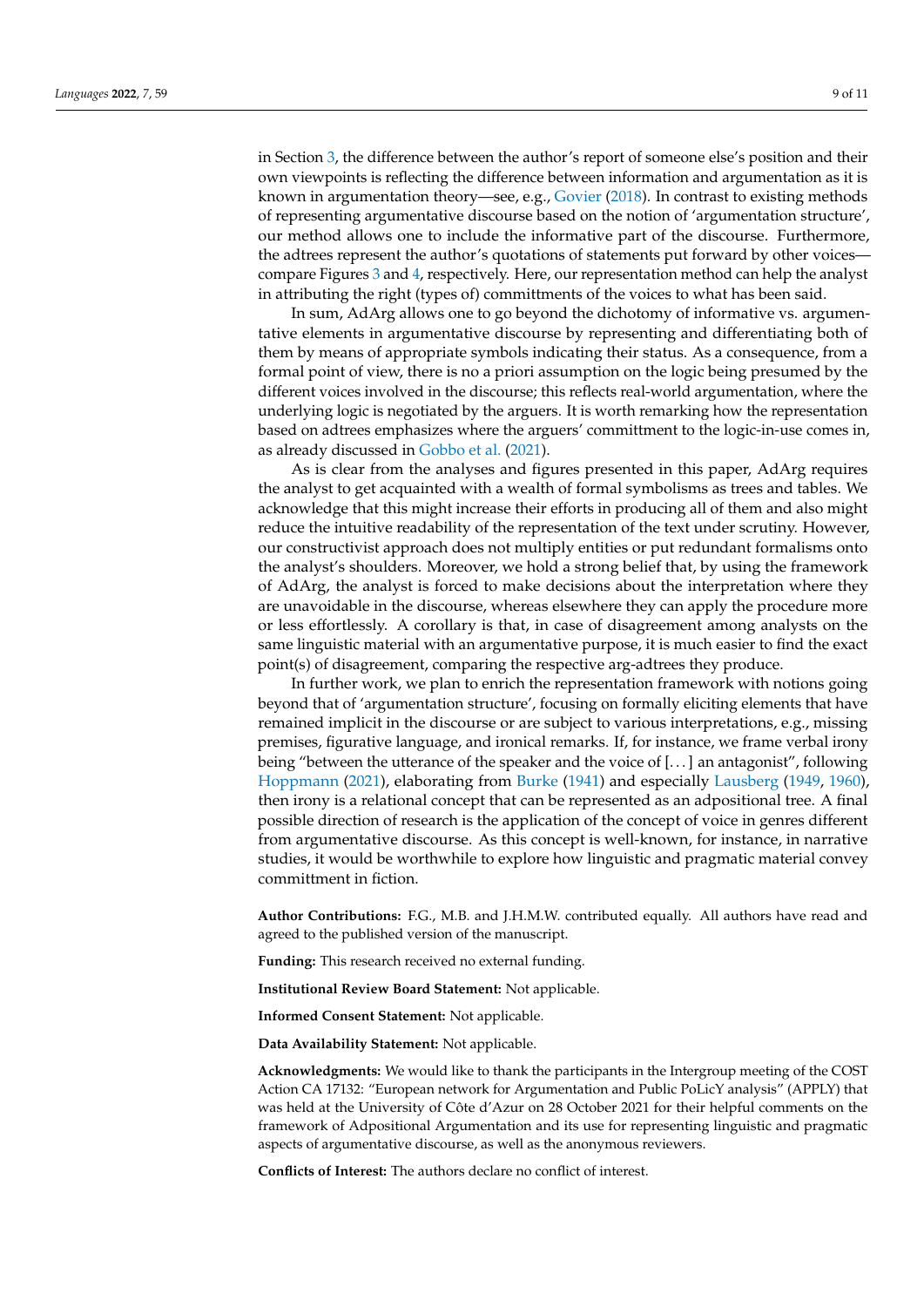## **Appendix A**

| Symbol                                   | Meaning                                                      |
|------------------------------------------|--------------------------------------------------------------|
| $\varphi_x$                              | voice                                                        |
| S                                        | voice predication                                            |
| $\mathbf{m}_x$                           | voice entity                                                 |
| $\rho_x$                                 | reported speech by $x$                                       |
| $\zeta_x$                                | viewpoint by the voice indicated by $x$                      |
| $\epsilon$                               | linguistic-syntactic information                             |
| $\sigma$ , $\pi$                         | statement function (respectively 'conclusion' and 'premise') |
| $\alpha$ , $\beta$ , $\gamma$ , $\delta$ | argument form                                                |
| Ω                                        | Omega-transformation                                         |
| $\omega$                                 | statement with double function ('conclusion' and 'premise')  |
|                                          | hidden subtree                                               |
| q                                        | subject of a Gamma or Delta argument                         |
| 7.                                       | predicate of a Delta argument                                |
| Au                                       | argument from authority                                      |
| Cr                                       | argument from criterion                                      |
| R                                        | argument from requirement                                    |

<span id="page-10-15"></span>Table A1. Legend of the symbols used in all the adpositional trees shown here.

#### **Notes**

- <span id="page-10-13"></span><sup>[1](#page-4-1)</sup> The  $\rho_x$  denotes who  $(m_x)$  is reporting what (the tree with root  $\xi_y$ ), in which context (the tree with root  $\phi_x$ ).
- <span id="page-10-14"></span>[2](#page-4-2) The Greek letter *φ* denotes the Greek *phoonè*, meaning 'voice', whereas the Greek letter *ξ* denotes the Greek *xagnanto*, meaning 'viewpoint'. Finally, the Greek letter *ρ* refers to the Latin expression *relata refero*.
- <span id="page-10-18"></span>[3](#page-7-3) It is even possible to find the same voice entity (e.g., Kant) in two different voices at different distances; this is why the double indexing counts as a unique identifier of the voice.

#### **References**

<span id="page-10-1"></span>Aakhus, Mark, and Marcin Lewiński. 2021. Argumentation in Complex Communication. Managing Disagreement in a Polylogue. Cambridge: Cambridge University Press.

<span id="page-10-3"></span>Aikin, Scott F., and John Casey. 2022. *Straw Man Arguments: A Study in Fallacy Theory*. London: Bloomsbury Publishing.

<span id="page-10-19"></span>Burke, Kenneth. 1941. Four master tropes. *The Kenyon Review* 3: 421–38.

<span id="page-10-11"></span>Floridi, Luciano. 2011. *The Philosophy of Information*. Oxford: Oxford University Press.

<span id="page-10-8"></span><span id="page-10-0"></span>Freeman, James B. 2011. *Argument Structure: Representation and Theory*. Dordrecht, Heidelberg, London and New York: Springer.

Gobbo, Federico, and Marco Benini. 2011. *Constructive Adpositional Grammars: Foundations of Constructive Linguistics*. Cambridge: Cambridge Scholars Publishing.

- <span id="page-10-6"></span>Gobbo, Federico, Marco Benini, and Jean H. M. Wagemans. 2019. Annotation with adpositional argumentation: Guidelines for building a gold standard corpus of argumentative discourse. *Intelligenza Artificiale* 13: 155–72. [\[CrossRef\]](http://doi.org/10.3233/IA-190028)
- <span id="page-10-17"></span>Gobbo, Federico, Marco Benini, and Jean H. M. Wagemans. 2021. Complex Arguments in Adpositional Argumentation. In *AI^3 2021 Advances in Argumentation in Artificial Intelligence—Proceedings of the 5th Workshop on Advances in Argumentation in Artificial Intelligence 2021 Co-Located with the 20th International Conference of the Italian Association for Artificial Intelligence (AIxIA 2021)*. Edited by Marcello D'Agostino, Fabio A. D'Asaro and Costanza Larese. Aachen: CEUR Workshop Proceedings, vol. 3086.

<span id="page-10-5"></span>Goodwin, Jean. 1998. Forms of authority and the real ad verecundiam. *Argumentation* 12: 267–80. [\[CrossRef\]](http://dx.doi.org/10.1023/A:1007756117287)

<span id="page-10-2"></span>Govier, Trudy. 2018. *Problems in Argument Analysis and Evaluation*. Windsor: Windsor Studies in Argumentation.

- <span id="page-10-12"></span>Gregoriou, Christiana. 2014. Voice. In *The Cambridge Handbook of Stylistics*. Edited by Peter Stockwell and Sara Whiteley. Cambridge: Cambridge University Press, pp. 165–78.
- <span id="page-10-7"></span>Hoffmann, Christian R. 2017. Narrative perspectives on voice in fiction. In *Pragmatics of Fiction*. Edited by Miriam A. Locher and Andreas H. Jucker. Berlin and Boston: De Gruyter, pp. 159–95.

<span id="page-10-16"></span><span id="page-10-9"></span>Hoppmann, Michael J. 2021. Reasonable Reconstruction of Socratic Irony in Public Discourse. *Argumentation* 2021: 1–21. [\[CrossRef\]](http://dx.doi.org/10.1007/s10503-021-09557-z) Langacker, Ronald W. 1987. *Foundations of Cognitive Grammar: Theoretical Prerequisites*. Redwood City: Stanford University Press, vol. 1. Lausberg, Heinrich. 1949. *Elemente der Literarischen Rhetorik*. Ismaning bei München: Max Hueber Verlag.

<span id="page-10-21"></span><span id="page-10-20"></span>Lausberg, Heinrich. 1960. *Handbuch der Literarischen Rhetorik*. Ismaning bei München: Max Hueber Verlag.

<span id="page-10-4"></span>Lewiński, Marcin, and Steve Oswald. 2013. When and how do we deal with straw men? A normative and cognitive pragmatic account. *Journal of Pragmatics* 59: 164–77. [\[CrossRef\]](http://dx.doi.org/10.1016/j.pragma.2013.05.001)

<span id="page-10-10"></span>Searle, John R. 2010. *Making the Social World: The Structure of Human Civilization*. Oxford: Oxford University Press.